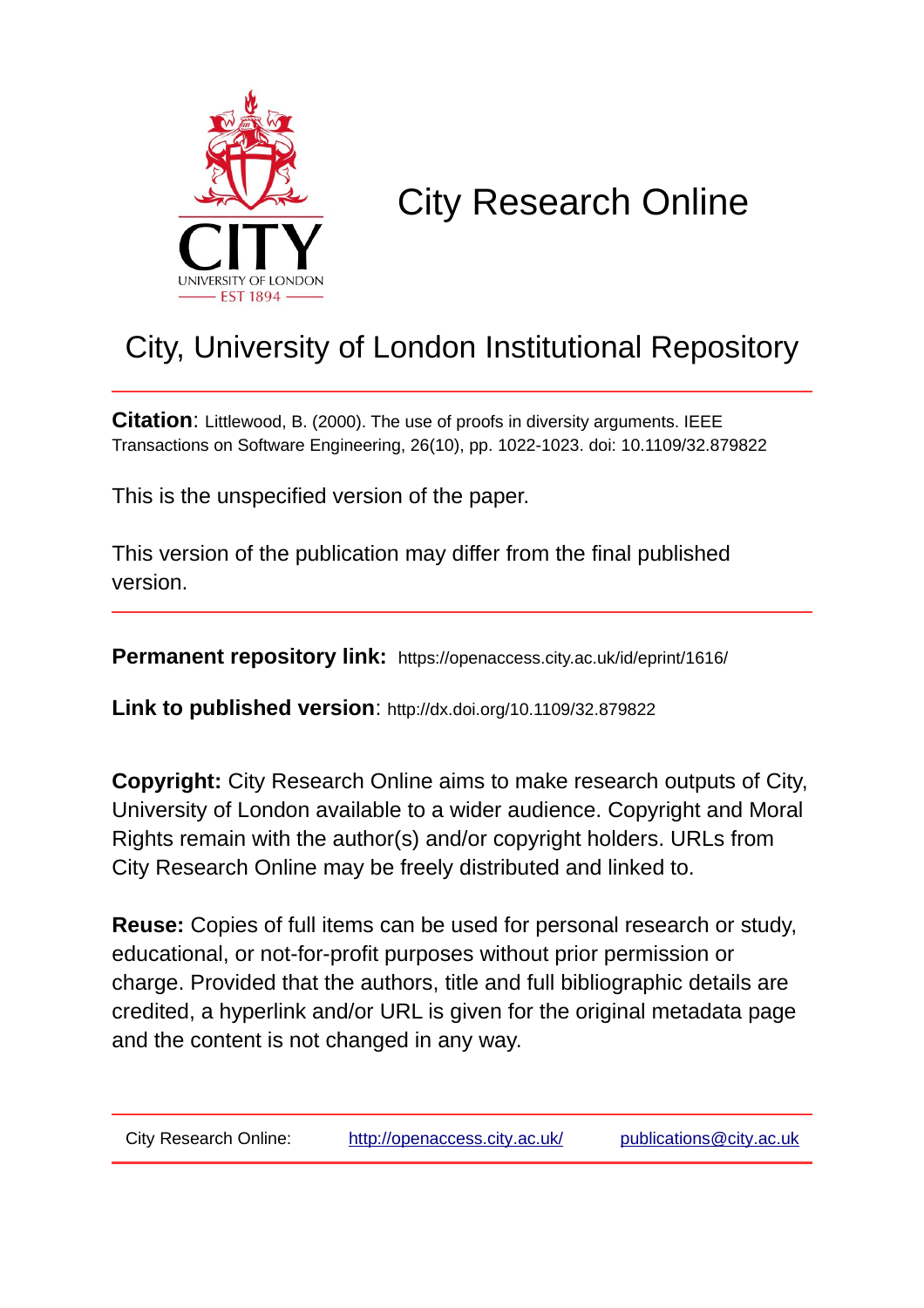# **The use of proof in diversity arguments**

Bev Littlewood

*Centre for Software Reliability, City University, London*

#### **Abstract**

The limits to the reliability that can be claimed for a design-diverse faulttolerant system are mainly determined by the dependence that must be expected in the failure behaviours of the different versions: claims for *independence* between version failure processes are not believable. In this note we examine a different approach, in which a simple secondary system is used as a back-up to a more complex primary. The secondary system is sufficiently simple that claims for its perfection (with respect to design faults) are possible, but there is not complete certainty about such perfection. It is shown that assessment of the reliability of the overall faulttolerant system in this case may take advantage of claims for independence that are more plausible than those involved in design diversity.

**Index Terms:** Software fault tolerance, reliability, safety, probability, verification, proof

#### *Background*

It is common in several industries to have a form of diversity or redundancy in which the different components or versions have different levels of trust placed in them. In some cases a highly functional primary system is backed up by a simple secondary procedure. For example, the present UK air traffic control system can revert to manual operation, involving paper records of aircraft movements, in the event of certain types of computer failure. Some computerised fly-by-wire aircraft flight control systems have a series of successively more degraded modes of operation, providing less and less functionality [Rouquet and Traverse 1986]. In the case of the UK Sizewell B nuclear reactor, the protection system has two elements: a computerised Primary Protection System (PPS), and a hard-wired Secondary Protection System (SPS) [Hunns and Wainwright 1991].

All these examples have in common one or more processes providing high functionality at the price of complexity, backed up by simpler (but less functionally capable) processes. The design principle behind systems like these seems sensible, but its efficacy will clearly vary from one application to another. It seems to require that some procedures that are inherently simpler and/or less extensive than those provided for normal operation will be sufficient to provide safe operation, possibly for a short time only, in the event of failure of a primary system.

The extensive extra functionality of the primary systems in these examples is present, of course, for good reason. The increasing use of software-based systems, in particular, seems to provide opportunities for novel functionality which, in addition to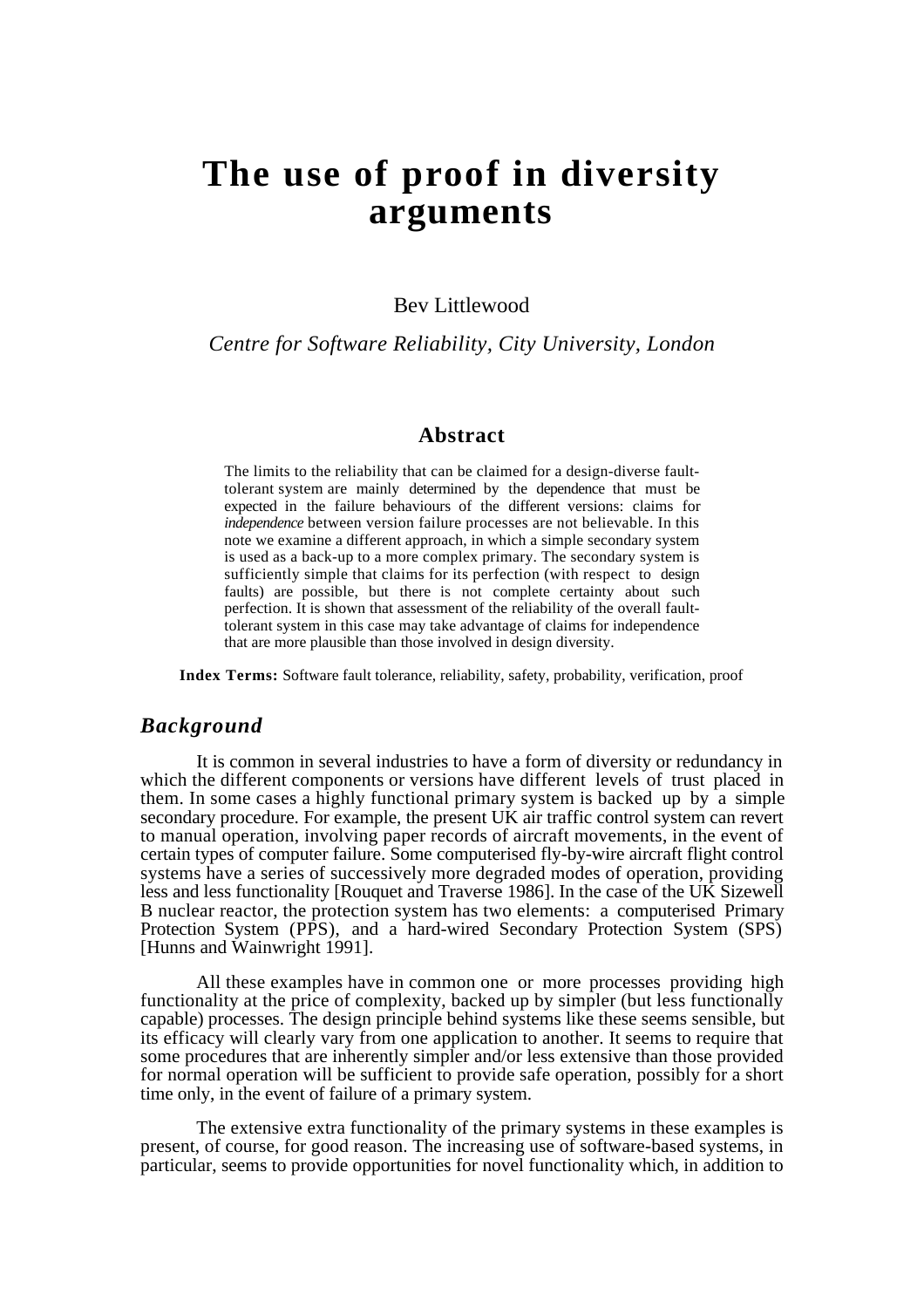improving efficiency, sometimes increases safety and reliability in new ways. Thus the software-based Sizewell PPS is more complex than earlier non-computerised systems partly because it provides novel safety advantages (e.g. via the provision of extensive built-in hardware self-testing capabilities).

As systems increase in complexity, however, it becomes harder to ensure that they do not contain residual design faults that can cause failure during operation. Indeed, in all the cases mentioned above the systems are of such complexity that it must be assumed that they will indeed contain design faults. Assessment of reliability therefore forms an important part of the safety cases of the wider systems of which they are part. Such assessment is difficult in a design-diverse fault-tolerant architecture because claims for statistical independence between the version failure processes do not seem sustainable [Eckhardt and Lee 1985; Knight and Leveson 1986; Littlewood 1996; Littlewood and Miller 1989].

In the case of the Sizewell protection system, this assessment problem seems to have been addressed via a 'conservative' argument based upon claim limits. The required reliability for the overall system was 10-7 probability of failure on demand (*pfd*). A claim of 10-3 *pfd* could be justified for the PPS alone. Whilst it could not be assumed that the PPS and SPS would exhibit independent failure behaviour, the relative simplicity of the SPS meant that a claim for it of 10-4 *pfd* was regarded as very conservative. Thus the claim of 10-7 *pfd* for the overall protection system was really a trade-off between excessive conservatism in a claim for a version reliability (the SPS) and dependence between version failures.

The difficulty with an argument of this kind is that the trade-off is taking place between two very different things - version reliability and dependence. It assumes that the *degree* of conservatism in the former is sufficient to compensate for the 'amount' of dependence. This in turn seems to imply that the latter is known (or could be estimated conservatively).

In the next section a different kind of argument for this situation is examined one in which the simplicity of the SPS allows probabilistic claims for its perfection.

### *The possibility of perfection*

 $\overline{a}$ 

If we allow the possibility that a system is completely free of design faults - 'perfect' - we are accepting that it may never fail in its entire lifetime1. The evidence for such a claim, of course, is different in nature from the evidence of a claim for high reliability. It is this differing nature of evidence that gives rise to such apparently paradoxical assertions as: 'I might believe you if you claim that this system has a zero failure rate, but I would never believe a claim that it has a 10<sup>-9</sup> probability of failure per hour'. The evidence for the first claim is logical in nature: it is a claim based upon simplicity, and involving proof. In the second case, on the other hand, the presence of design faults is acknowledged, and impracticable quantities of evidence would be required for a claim that the impact of these faults is infinitesimal.

In this section we consider whether it is possible to take advantage of logical evidence in our probabilistic claims for design-diverse, fault-tolerant systems. Consider as an example a safety system, like the Sizewell protection system, comprising an

<sup>&</sup>lt;sup>1</sup> Due to design faults - there may still be failures for other reasons, e.g. because of failed hardware components.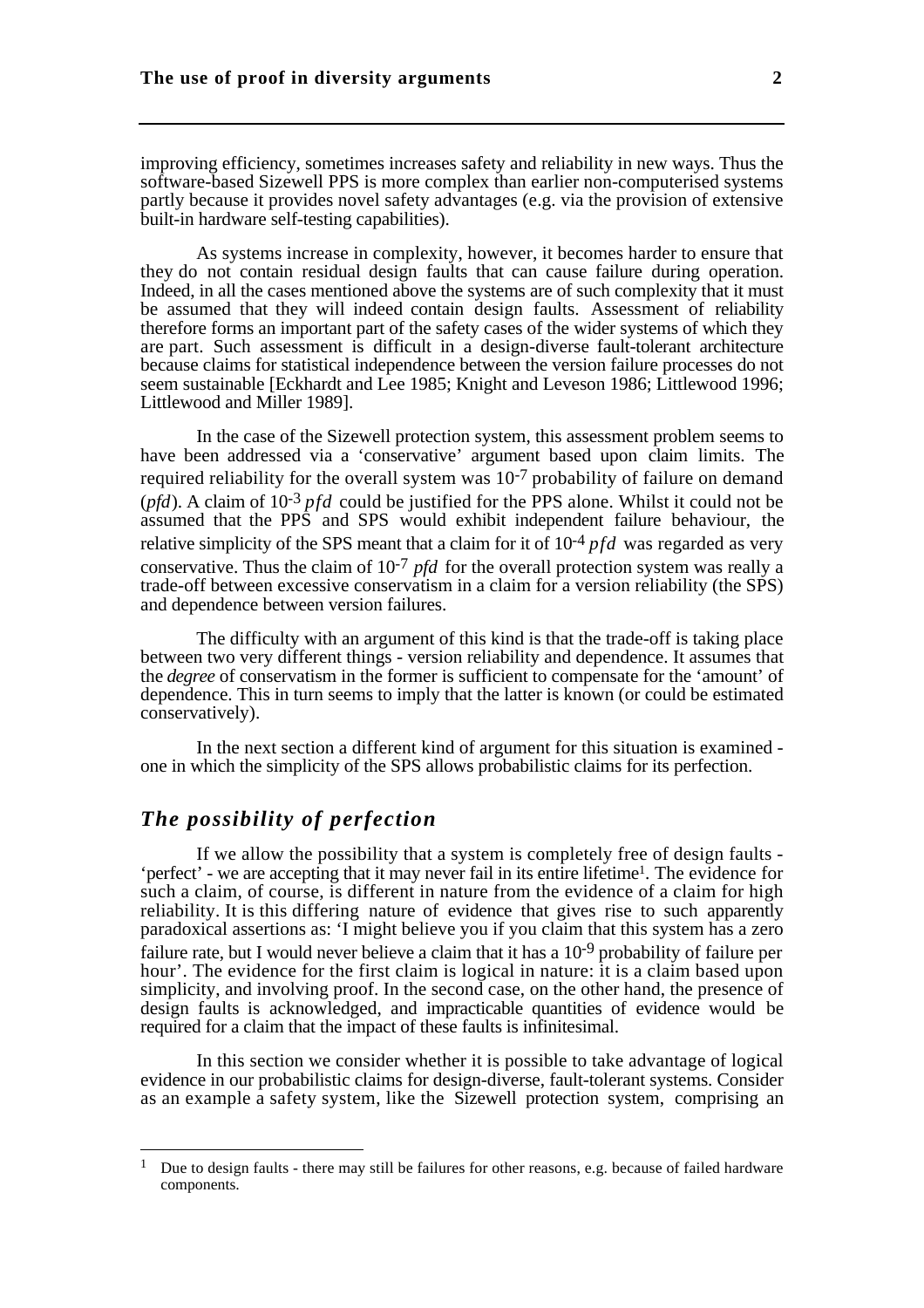extensively functional PPS and a simple SPS. The latter is assumed to be sufficiently simple that a claim for perfection is feasible: specifically we are prepared to make a claim for the *probability of perfection* of the SPS. Such a claim might be supported, for example, by a claim that the formal specification really does accurately reflect the engineering requirements (because of the simplicity of these), together with a formal verification that the implementation is a correct translation of this specification.

In such a case it would be conservative to say that, in the event that the SPS is *not* perfect, it will always fail precisely in those circumstances where the PPS fails - in other words, there is then 'complete' dependence. We have, therefore, the following:

*P*(safety system fails)

$$
= P(\text{safety system fails} | \text{SPS perfect}) P(\text{SPS perfect})
$$
\n(1)

+*P*(safety system fails|SPS not perfect)*P*(SPS not perfect)

= *P*(PPS fails|SPS not perfect)*P*(SPS not perfect)

If we were prepared to assume that imperfection of the SPS and failure of the PPS were statistically independent, we have

$$
P(PPS fails|SPS not perfect) = P(PPS fails)
$$
\n(2)

and so

$$
P(safety system fails) = P(PPS fails) P(SPS not perfect)
$$
\n(3)

Thus, if we were able to claim a reliability for the PPS of 10-3 *pfd*, we could obtain our required system reliability of 10-7 *pfd* by claiming a probability of 10-4 that the SPS is not perfect.

Superficially, the crucial independence argument here is similar to the naïve argument used to claim that the *pfd* of a 1-out-of-2 system is the product of the individual *pfd*s. In fact, though, there are two important differences. In the first place, the assumption of independence that is made in (2) seems more plausible than the independence of version *failure processes*. In the latter case, the argument for the inevitability of positive dependence in [Eckhardt and Lee 1985] seems compelling: there will be such dependence so long as there is variation of 'difficulty' over the input space. Here, on the other hand, the relationship between the PPS *failure process* and the fallibility of the SPS *proof process* seems much more tenuous. Even if independence cannot be claimed, it may be possible to make a conservative claim for the conditional probability of failure, *P*(PPS fails|SPS not perfect).

The second difference between the two arguments lies in requiring here an estimate of a probability of perfection, or correctness. It is certainly true that we have no direct means of measuring such a probability, in contrast to the SPS *pfd*, which is measurable in principle from operational testing. On the other hand, such direct measurement is only rarely carried out, even for safety-critical systems; instead an assessment is based upon expert judgement involving, for example, evidence from static analysis and quality of the production process. It may be possible here, similarly, for an expert to make a conservative claim for probability of perfection.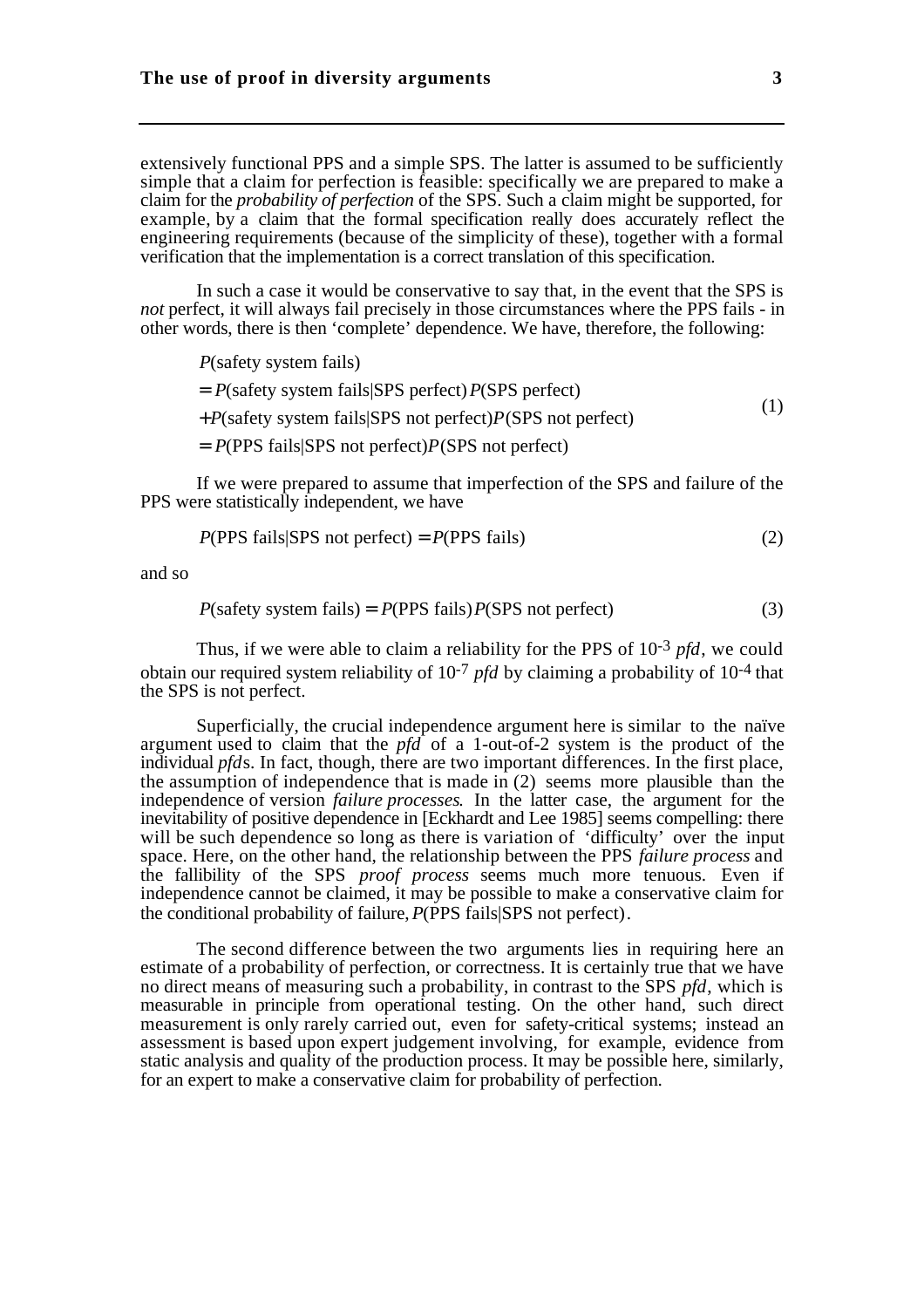### *Discussion*

The idea of backing up a primary system with a much simpler secondary system is an old one. It seems a plausible means of *achieving* a high overall system reliability. Here we have looked at the contribution that such an architecture makes to reliability *evaluation*.

The approach looks promising as a means of making believable quantitative claims for systems, as part of plant safety cases. It is possible to build into the argument some conservatism - e.g. that in the event that the SPS is *not perfect* its failure always coincides with PPS failures. It may also be possible to be conservative in estimating the key conditional probability, *P*(PPS fails)SPS not perfect), rather than assuming independence as was done above. On the other hand, the estimation of the probability that the SPS is not perfect poses some problems.

However, at the very least, the problems associated with this kind of argument seem less profound than those associated with conventional reliability analysis of a fault-tolerant system. There the key difficulty is in estimating the *dependence* between the version failure processes, since independence here is *never* believable: this estimation problem seems very difficult.

Notice that an implication from (3) is that a perfect SPS implies a perfect safety system - failures are impossible because the SPS always works correctly. In these extreme circumstances, we can cease to treat the PPS as a critical system. Its function, however, is not unimportant: in fact the expectation is that demands will almost always be met by the PPS because of its superior functionality, and only rarely will the simpler 'inferior' SPS be called upon.

Although an *assured* perfection of the SPS is unlikely to be a practical proposition in real applications, the observation nevertheless reveals how the architecture described here differs from a more conventional 1-out-of-2 system, where there is often a near symmetry of treatment of the two versions. Reactor protection systems seem ideal candidates for the approach outlined here, since the protection function is intrinsically fairly simple. Thus the SPS can be made simple, with the hope that it can be proven correct, and the PPS can have extensive functionality, since its reliability requirement is sufficiently modest to be demonstrated, e.g. by direct evaluation from operational testing.

In nuclear protection, as elsewhere, there is a tendency towards building systems with the extensive functionality and other benefits that only software can provide. This trend is coupled with one of backing up the primary (software-based) system with a software-based secondary [Temelin 1993]. In such cases it may be better to use the very asymmetric architecture - and its associated safety and reliability argument - discussed above, than the more common solution of two fully functional diverse subsystems.

#### *Acknowledgements*

This work was supported partially by Scottish Nuclear under the QUARC and DISPO projects, and by EPSRC under the DISCS project.